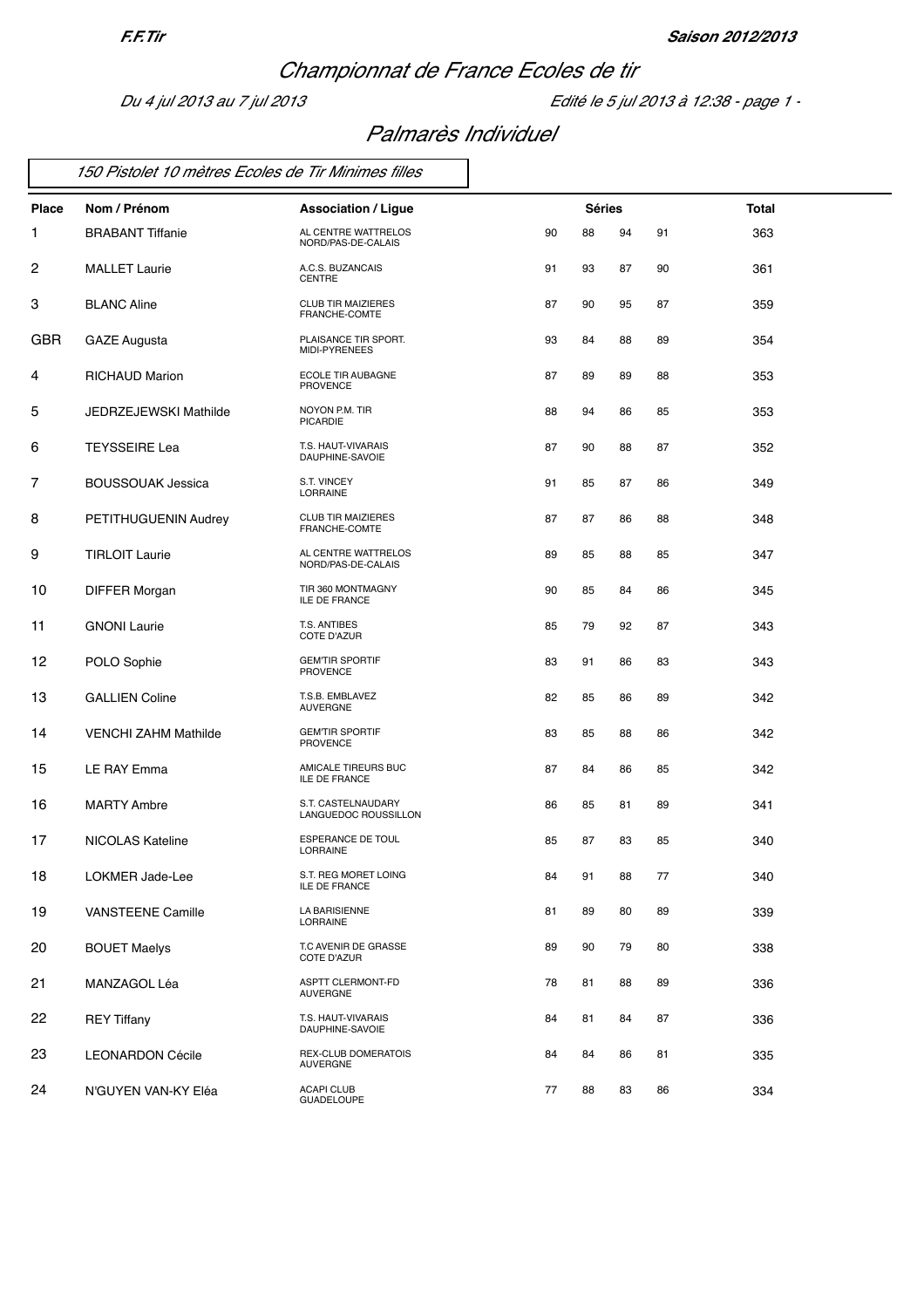## *Championnat de France Ecoles de tir*

*Du 4 jul 2013 au 7 jul 2013 Edité le 5 jul 2013 à 12:38 - page 2 -*

### *Palmarès Individuel*

|  |  |  | 150 Pistolet 10 mètres Ecoles de Tir Minimes filles |
|--|--|--|-----------------------------------------------------|
|--|--|--|-----------------------------------------------------|

| Place | Nom / Prénom             | <b>Association / Ligue</b>               |    | <b>Séries</b> |    |    | Total |
|-------|--------------------------|------------------------------------------|----|---------------|----|----|-------|
| 25    | <b>RICHARD Coline</b>    | A.C.S. BUZANCAIS<br>CENTRE               | 86 | 84            | 83 | 81 | 334   |
| 26    | RINALDI Pauline          | C.S.L.G. AJACCIO<br>CORSE                | 90 | 89            | 80 | 74 | 333   |
| 27    | <b>POURRET Nikita</b>    | T.S. HAUT-VIVARAIS<br>DAUPHINE-SAVOIE    | 81 | 80            | 86 | 84 | 331   |
| 28    | <b>NABERA Sophie</b>     | TIR SPORTIF ROGNAC<br><b>PROVENCE</b>    | 80 | 84            | 83 | 83 | 330   |
| 29    | MILAMAND Luna            | T.S.B. EMBLAVEZ<br><b>AUVERGNE</b>       | 84 | 78            | 81 | 85 | 328   |
| 30    | <b>GILLES Laura</b>      | TIR SPORTIF ROGNAC<br><b>PROVENCE</b>    | 77 | 82            | 87 | 81 | 327   |
| 31    | <b>DUCOUSSO Aline</b>    | AMICALE TIREURS BUC<br>ILE DE FRANCE     | 87 | 76            | 84 | 80 | 327   |
| 32    | <b>GOBIN Clara</b>       | MONTFORTAISE TIR<br>PAYS DE LA LOIRE     | 76 | 81            | 90 | 79 | 326   |
| 33    | LADUCHE-PEREZ Marie      | S.T. CIBOURE<br><b>AQUITAINE</b>         | 83 | 73            | 83 | 85 | 324   |
| 34    | <b>BROQUIE Charlotte</b> | T.S. CHATENOY ROYAL<br><b>BOURGOGNE</b>  | 82 | 85            | 78 | 79 | 324   |
| 35    | <b>RENARD Aline</b>      | S.T. NEUFCHATEAU<br>LORRAINE             | 76 | 81            | 87 | 79 | 323   |
| 36    | <b>MECHARLE Manon</b>    | U.S.P.T. BOBIGNY<br>ILE DE FRANCE        | 83 | 79            | 84 | 77 | 323   |
| 37    | <b>PAPIN Justine</b>     | S.T. VERRINES<br>POITOU-CHARENTES        | 81 | 79            | 83 | 79 | 322   |
| 38    | <b>BOGARD Floriane</b>   | S.T. NEUFCHATEAU<br>LORRAINE             | 78 | 75            | 83 | 84 | 320   |
| 39    | <b>ALVES Audrey</b>      | <b>GEMTIR SPORTIF</b><br><b>PROVENCE</b> | 82 | 79            | 85 | 74 | 320   |
| 40    | <b>CHEVET Elise</b>      | S.T. REG MORET LOING<br>ILE DE FRANCE    | 78 | 83            | 74 | 84 | 319   |
| 41    | <b>MARQUES Lucie</b>     | T.S. BRIVADOIS<br><b>AUVERGNE</b>        | 80 | 76            | 81 | 82 | 319   |
| 42    | <b>MOINE Manon</b>       | A.S. TONNERROISE<br><b>BOURGOGNE</b>     | 75 | 78            | 78 | 87 | 318   |
| 43    | PUYBOUFFAT Anayse        | LA BARISIENNE<br><b>LORRAINE</b>         | 74 | 81            | 77 | 86 | 318   |
| 44    | PERREY Célina            | ST GD COMBE CHATELEU<br>FRANCHE-COMTE    | 76 | 82            | 77 | 82 | 317   |
| 45    | NICAISE Noëmie           | C.S. ANDELYS<br>NORMANDIE                | 77 | 80            | 80 | 79 | 316   |
| 46    | <b>BAQUE Oceane</b>      | OSSEJA T.S.<br>LANGUEDOC ROUSSILLON      | 78 | 80            | 77 | 79 | 314   |
| 47    | <b>BONNET Taïs</b>       | T.O. VIENNOIS<br>DAUPHINE-SAVOIE         | 75 | 80            | 75 | 83 | 313   |
| 48    | <b>LARQUE Manon</b>      | S.T. LONS<br><b>AQUITAINE</b>            | 78 | 78            | 79 | 77 | 312   |
| 49    | LE GALES Maëlys          | C.T.P.N. REUNION<br><b>REUNION</b>       | 72 | 81            | 84 | 75 | 312   |